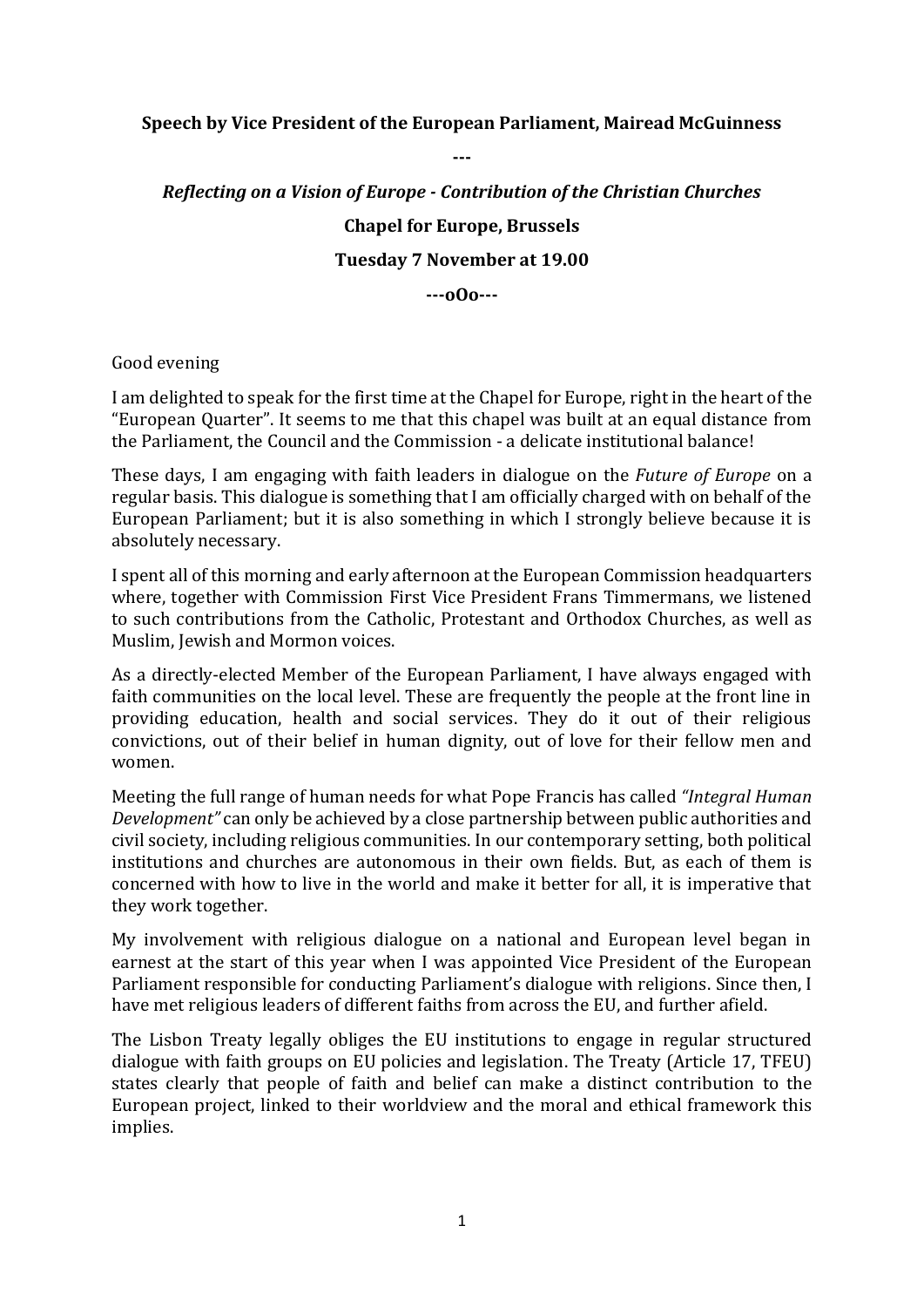In some way, this is an implicit recognition of the universal values that need to underpin any political structure if it is to have legitimacy. When the first US President George Washington left office he said in his Farewell Address: *"Of all the dispositions and habits which lead to political prosperity, religion and morality are indispensable supports."*

I frequently say that even without any legal obligation, the EU would be obliged to engage in this dialogue on the basis of good governance. It is not possible to shape good public policies, which impact on the everyday lives of citizens, without engaging with those citizens on issues that matter to them. The reality is that even in the highly-secularised societies of some European countries, religion remains an important factor in the lives of millions of Europeans.

A week ago, along with Bishop Kockerols here - and of course Fr Krystian and Fr Martin too - I was in the Vatican to take part in a major conference organised by COMECE and the Holy See on the occasion of the 60th anniversary of the Treaties of Rome entitled "Rethinking Europe". Representatives from other Christian denominations also participated in the deliberations - a nice ecumenical gesture in this year of the 500th anniversary of the Reformation.

Churches are known for bringing people together to *pray*; so it is nice to show the world that they also gather people to *think*! Certainly, we all need prayers when faced with crises and difficulties; but throughout history the Church has brought together the very best minds to put their talents at the service of the common good. Faith and Reason need to work hand-in-hand, in the same way as the religious and secular authorities need to.

The Vatican conference brought together church leaders, politicians and civil society for two days of reflection and discussion on the contribution of the Catholic Church to the European project, ensuring that we build together a Europe that serves all its people; so, similar to our topic for this evening.

We looked at questions such as:

- "How to build bridges inside and between Member States"
- "What kind of economy for Europe in a changing world?" *and*
- "The state of democracy in Europe."

We were honoured by the presence of Pope Francis who in his intervention spoke clearly about the role of Christians in reminding Europe that *"she is not a mass of statistics or institutions, but is made up of people."* 

The Pope was critical of an approach to public policy which forgets that people should always be at the heart of policy, stating: *"There are no citizens, only votes. There are no migrants, only quotas. There are no workers, only economic markers. There are no poor, only thresholds of poverty. The concrete reality of the human person is thus reduced to an abstract principle."*

Christian churches, through work with the poor, the homeless, the hungry and migrants, seek to go beyond merely technocratic approaches to tackling social problems. They see the human faces, smile on them, and seek to bring a smile to them, amidst their suffering.

As the previous Pope Benedict XVI wrote in his book about Europe: *"Politics is not only a place of seeking technical solutions, because the purpose of every State, and thus the*